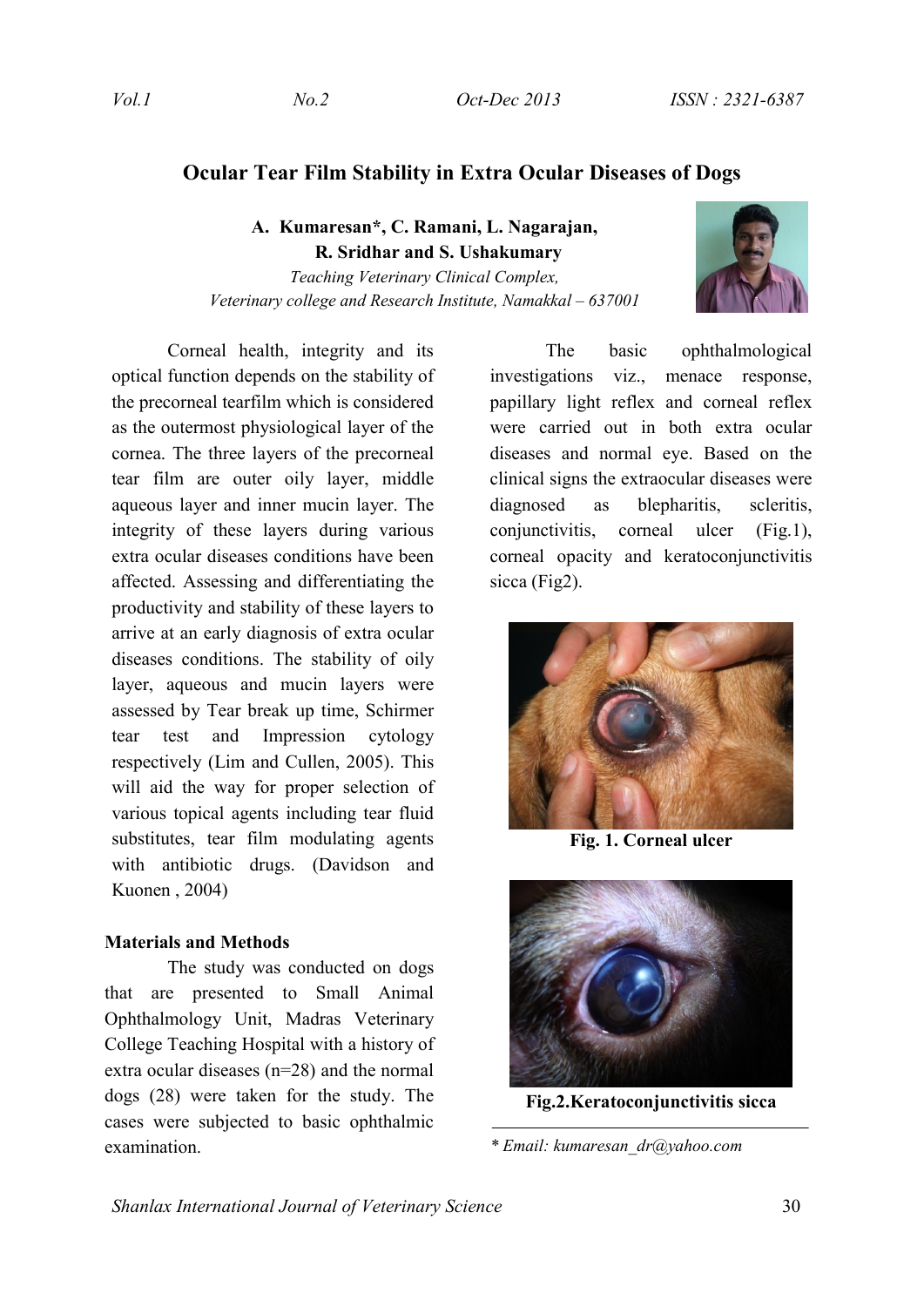The tear film stability evaluated with schirmer tear test and tear break up time in all the cases. In addition to this impression cytology also done in corneal ulcer cases.

# **Schirmer tear test (STT)**

The STT was performed by placing the standardized test strip within the ventral conjunctival sac of each eye. Using a stopwatch to ensure a 60-s time lapse, tear production was recorded in mm/min for eye.

### **Tearfilm break up time**

Tearfilm break up time were measured after schirmer tear test were performed. Tearfilm break up time were measured within 2 to 5 min of STT. A fluorescein dye strips (fig.3) were moistened with eye washes and applied to the dorsolateral bulbar conjunctiva. The eyelids were then closed. After opening the eyelids, the dorsolateral corneal surface was observed through the cobalt at 16x magnification. Tear film break up time was measured as the time from eyelid opening to the first signs of tear break –up, seen as the appearance of a dark area within the yellow - green fluorescent tear film (fig.4). A stop watch was used to ensure accurate time measurement. The examination will be done by indirect ophthalmoscopy.



**Fig.3 Corneal ulcer stained with dye**



**Fig.4 Fluorescein dye test**

### **Corneal impression cytology**

Corneal cytology was performed for diagnosing corneal ulcers by using corneal impression smears for diagnosing corneal ulcers.

In extraocular diseased cases and also in normal cases both right eye (OD) and left eye (OS) were tested for tear stability to find out the relationship between the ocular surface tests and correlation between the normal and diseased eye within the individual and between the individual.

#### **Result and discussion**

A total of 28 dogs of different breeds were evaluated for tear film stability tests were evaluated in 28 dogs of different breeds with extra ocular eye diseases and 28 dogs of different breeds with normal eye condition.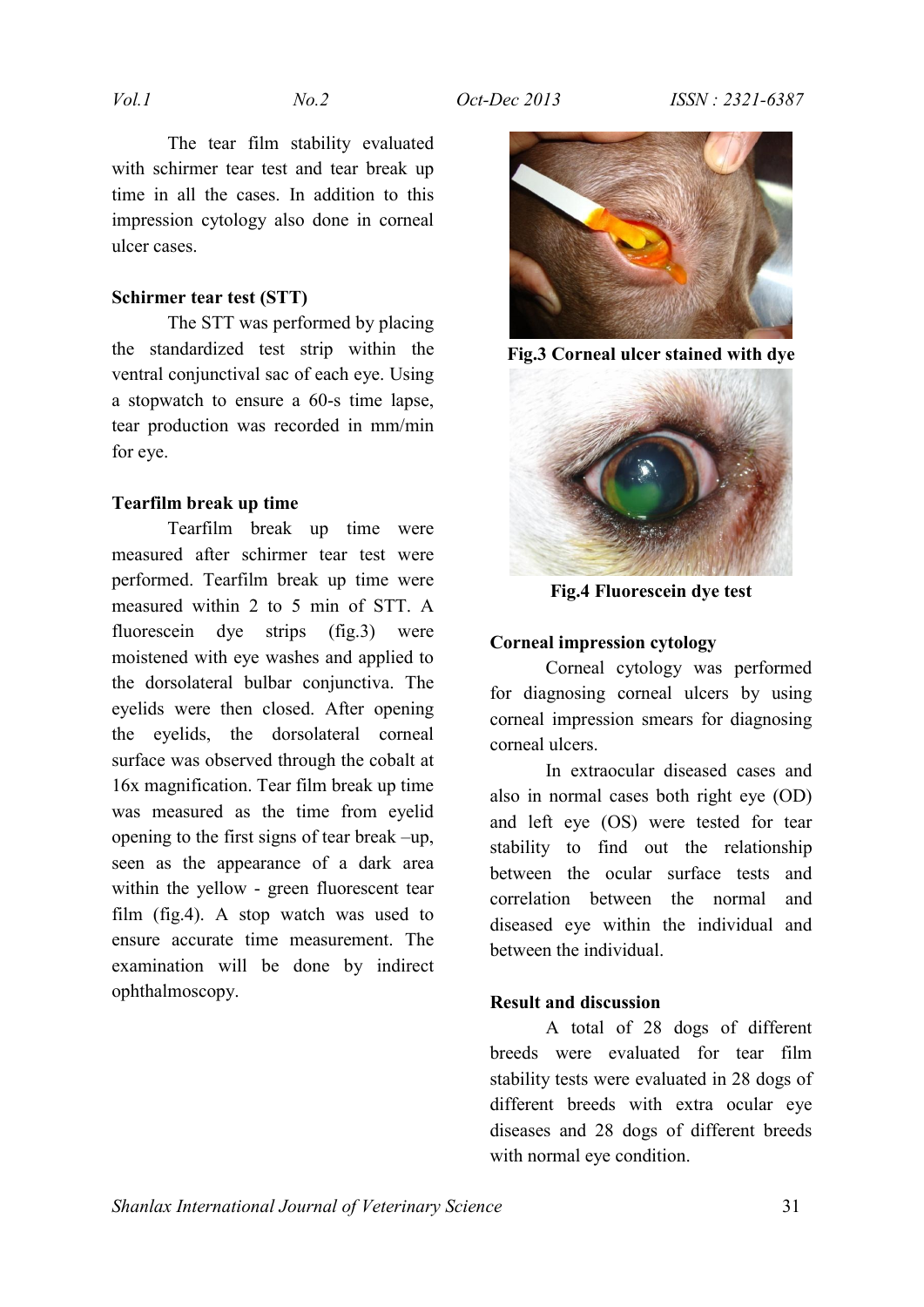| Case            | <b>Breed</b>       | Age                            | <b>Sex</b> | disease                              |                | <b>STT</b>      | <b>TBUT</b> | <b>TBUT</b> |
|-----------------|--------------------|--------------------------------|------------|--------------------------------------|----------------|-----------------|-------------|-------------|
| number          |                    |                                |            |                                      | OD             | <b>OS</b>       | OD          | <b>OS</b>   |
| 1               | spitz              | 5 years                        | Male       | Corneal ulcer<br>OD & 0S             | 20             | 17              | 12          | 10          |
| $\overline{2}$  | mastiff            | 1/2<br>$\overline{2}$<br>years | Female     | Keratoconjunctivitis<br>sicca (OS)   | 15             | 6               | 8           | 6           |
| 3               | <b>ND</b>          | 6 years                        | Male       | Corneal opacity (OS)                 | 18             | 18              | 18          | 16          |
| $\overline{4}$  | Labrador           | $\overline{9}$<br>months       | Male       | Episcleritis (OS)                    | 15             | 10              | 20          | 20          |
| 5               | ND                 | $\overline{3}$<br>1/2<br>years | Male       | Corneal ulcer (OD)                   | 18             | 18              | 20          | 20          |
| 6               | ND                 | 5 years                        | Female     | Conjunctivitis (OD &<br>OS)          | 15             | 15              | 22          | 22          |
| $\tau$          | pug                | 2 years                        | Female     | Corneal ulcer (OD)                   | 12             | 15              | 14          | 16          |
| $\overline{8}$  | German<br>shepherd | 7 years                        | Female     | Corneal opacity (OS)8                | 20             | 20              | 25          | 25          |
| 9               | boxer              | 2 years                        | Male       | Kerato15conjunctivitis<br>sicca (OD) | 8              | 20              | 10          | 20          |
| $10\,$          | spitz              | 7 years                        | Male       | Corneal ulcer (OS)                   | 15             | 17              | 20          | 14          |
| 11              | ND                 | 10<br>years                    | Male       | Conjunctivitis (OD)                  | 17             | 17              | 22          | 22          |
| 12              | Labrador           | 3 years                        | Female     | Corneal opacity (OS)                 | 22             | $\overline{22}$ | 20          | 20          |
| 13              | spitz              | 6 years                        | Female     | Corneal opacity (OD)                 | 17             | 17              | 18          | 16          |
| 14              | ND                 | 3 years                        | Male       | Blepharitis (OD & OS)                | 12             | 12              | 24          | 24          |
| 15              | ND                 | 1 year                         | Male       | Keratitis (OS)                       | 15             | 15              | 16          | 14          |
| 16              | Labrador           | 7 years                        | Female     | Keratoconjunctivitis<br>sicca (OD)   | $\overline{4}$ | 18              | 10          | 18          |
| 17              | spitz              | 1/2<br>$\overline{2}$<br>years | Female     | Conjunctivitis (OD &<br>OS)          | 10             | 10              | 18          | 16          |
| 18              | pug                | 2 years                        | Male       | Corneal ulcer (OS)                   | 17             | 17              | 20          | 15          |
| 19              | pug                | 8<br>months                    | Male       | Corneal ulcer (OS)                   | 13             | 15              | 20          | 16          |
| 20              | Lhasa<br>apso      | 5 years                        | Female     | Corneal ulcer (OD)                   | 15             | 13              | 12          | 18          |
| 21              | German<br>shepherd | 41/2<br>years                  | Female     | Corneal ulcer (OD $\&$<br>OS)        | 9              | 9               | 10          | 10          |
| 22              | pug                | 3 years                        | Male       | Corneal ulcer (OS)                   | 15             | 15              | 18          | 18          |
| $\overline{23}$ | spitz              | $\overline{2}$<br>1/2<br>years | Female     | Conjunctivitis (OS)                  | 20             | 20              | 23          | 23          |
| 24              | ND                 | 2 years                        | Male       | Corneal opacity (OD)                 | 10             | 12              | 18          | 18          |
| $\overline{25}$ | ND                 | 1 year                         | Female     | dermoid cyst (OD)                    | 15             | 15              | 20          | 20          |
| $\overline{26}$ | ND                 | 1/2<br>9<br>years              | Female     | Keratoconjunctivitis<br>sicca (OD)   | 6              | 15              | 10          | 18          |
| 27              | spitz              | 8 years                        | Female     | Corneal opacity (OS`)                | 25             | 25              | 25          | 25          |
| $\overline{28}$ | ND                 | 5 years                        | Female     | Keratoconjunctivitis<br>sicca $(OS)$ | 15             | $\tau$          | 20          | 12          |

**Table-1 STT and TBUT values in extra ocular diseases**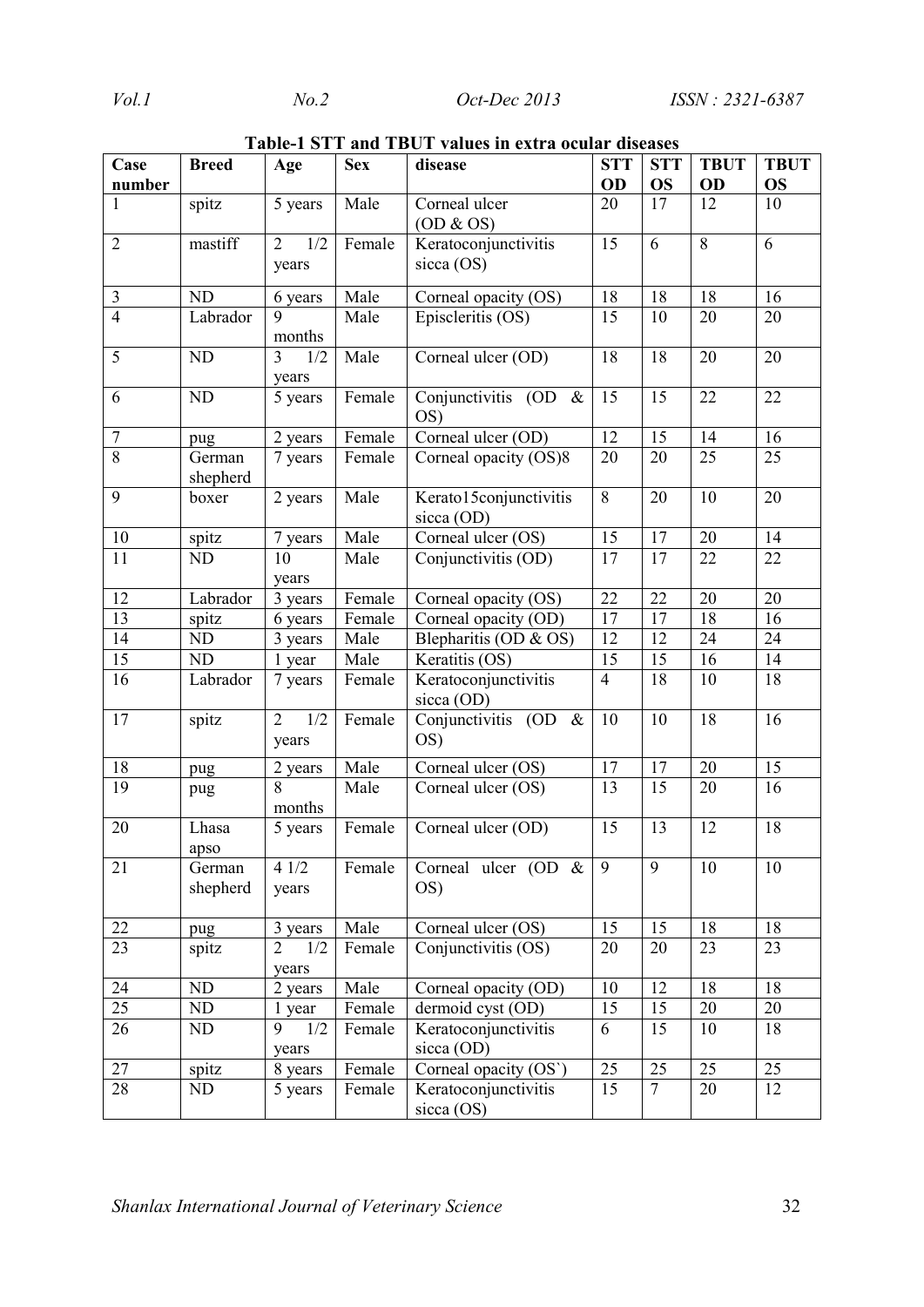The extraocular diseases seen in spitz (21.43%),Mastiff (3.57%), Nondescriptive (32.15%), Labrador retriever (10.71%), Pug(14.29%), German shepherd (7.14%), Boxer (3.57%), Lhasa apso (3.57%), Great dane (3.57%). Among the diseased eyes corneal ulcer constituted (32.14%), corneal opacity (21.43%), and keratoconjunctivitis sicca (17.86), conjunctivitis (14.29%) Blepharitis,

episcleritis, keratitis and dermoid cyst each constituted (3.57%). Extra ocular diseases were relatively more in female dogs (53.57%) than in males (46.43%) The age group affected was between 8 months to 10 years. The body weight of animals was between 3-35 kg. The extra ocular diseases were seen more in OS (46.43%) than in OD (35.71%) and both eyes (17.86%).

| Case            | <b>Breed</b> | age      | <b>Sex</b> | <b>STT OD</b>   | <b>STT OS</b>   | <b>TBUT</b>     | <b>TBUT OS</b>  |
|-----------------|--------------|----------|------------|-----------------|-----------------|-----------------|-----------------|
| number          |              |          |            |                 |                 | OD              |                 |
| $\mathbf{1}$    | ND           | 11 years | Male       | 17              | 15              | 20              | 18              |
| $\overline{2}$  | Labrador     | 3 years  | Female     | 22              | 20              | 26              | 26              |
| $\overline{3}$  | ND           | 5 years  | Male       | 14              | 13              | 15              | 15              |
| $\overline{4}$  | ND           | 2 years  | Male       | 18              | 16              | 18              | 18              |
| $\overline{5}$  | <b>GSD</b>   | 10 years | Female     | 22              | 22              | 18              | 18              |
| $\overline{6}$  | spitz        | 3 years  | Male       | $\overline{18}$ | 18              | 20              | 20              |
| $\overline{7}$  | <b>GSD</b>   | 2 years  | Female     | 25              | 22              | 25              | 22              |
| $\sqrt{8}$      | boxer        | 4 years  | Male       | $\overline{22}$ | $\overline{20}$ | 22              | $\overline{22}$ |
| $\overline{9}$  | ND           | 4 years  | Female     | 18              | 17              | 20              | 20              |
| 10              | spitz        | 9 years  | Male       | 18              | 20              | 22              | 20              |
| 11              | Great        | 2 years  | Male       | $22\,$          | $\overline{22}$ | 18              | 20              |
|                 | dane         |          |            |                 |                 |                 |                 |
| 12              | spitz        | 3 years  | Female     | 14              | $\overline{15}$ | $\overline{18}$ | 16              |
| 13              | Labrador     | 7 years  | Male       | 20              | 22              | 25              | 22              |
| 14              | ND           | 10 years | Female     | 17              | 18              | 20              | 18              |
| $\overline{15}$ | spitz        | 10 years | Male       | 18              | 20              | 20              | 20              |
| $\overline{16}$ | spitz        | 9 years  | Female     | 15              | $\overline{15}$ | $\overline{17}$ | 15              |
| 17              | ND           | 6 years  | Male       | 17              | 20              | 18              | 18              |
| 18              | Labrador     | 5 years  | Female     | 22              | 22              | 25              | 25              |
| $\overline{19}$ | <b>GSD</b>   | 11 years | Male       | 20              | 20              | $\overline{22}$ | $\overline{22}$ |
| 20              | ND           | 5 years  | Male       | $\overline{18}$ | 18              | $\overline{20}$ | $\overline{20}$ |
| 21              | ND           | 7 years  | Female     | 15              | 17              | 18              | 18              |
| 22              | ND           | 13 years | Male       | 18              | 18              | 20              | 18              |
| 23              | Labrador     | 4 years  | Male       | $22\,$          | 20              | $20\,$          | 20              |
| 24              | spitz        | 13 years | Female     | 15              | 14              | 16              | 16              |
| 25              | ND           | 3 year   | Female     | 25              | 22              | 18              | 18              |
| 26              | spitz        | 10 years | Female     | 22              | 20              | 25              | 22              |
| $\overline{27}$ | ND           | 5 years  | Female     | 17              | $\overline{15}$ | $\overline{25}$ | $\overline{25}$ |
| $28\,$          | spitz        | 9 years  | Male       | 22              | 20              | 20              | 18              |

**Table-2 Normal STT and TBUT values**